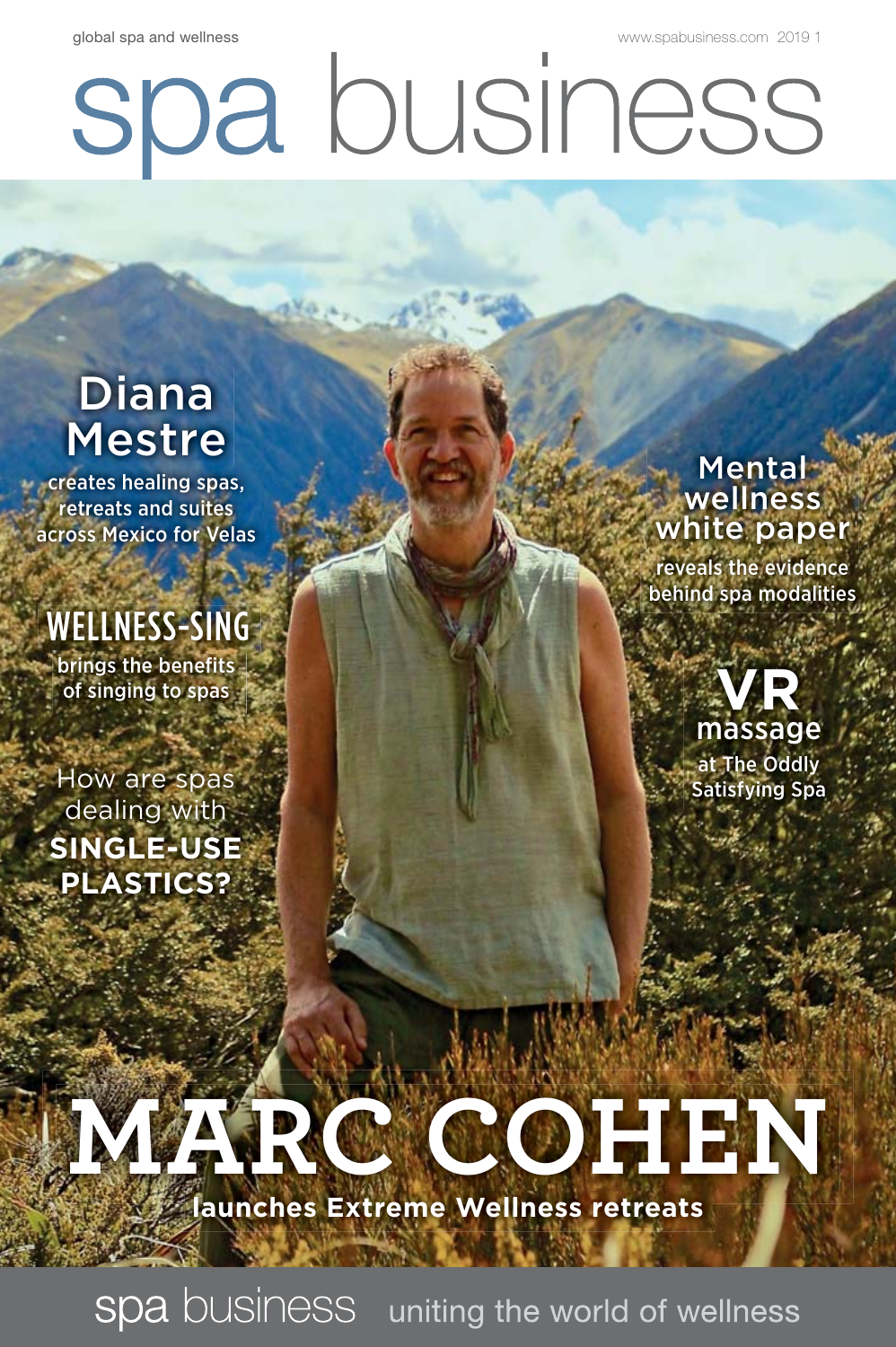### **CONTENTS** Spa business ISSUE 1 2019

spa business global spa and wellness spabusiness.com



**p46:** Dr Marc Cohen takes wellness to the extreme



Place them in a virtual world. Use digital media to surprise them with new interpretations of traditional treatments **p20:** Tyler Pridgen, The Oddly Satisfying Spa



**p64:** Arizona's new-look Phoenician Spa



**p18:** Diana F Mestre works with Velas, Mexico

#### 7<sup>|</sup>Editor's letter

Liz Terry on New Zealand announcing its first wellbeing budget

#### 16<sup>|</sup>Letters

Readers share their thoughts on the spa consultant's role and therapist pay

#### 18<sup>|</sup>Spa people

Diana F Mestre creates spas, retreats and suites across Mexico for the Velas group; Tyler Pridgen on digital wellness at The Oddly Satisfying Spa; El Etherington launches Wellness-Sing

**8 spabusiness.com** issue 1 2019

#### 24<sup>|</sup>New openings

Mandarin Oriental London reveals next generation spa; Salt debuts new hotel and spa brand in Mauritius

#### 32<sup>|</sup>News

L'Occitane acquires Elemis for US\$900m; LVMH buys Belmond; Kelly and Riego ousted from Civana

#### 40<sup>|</sup>On the menu

Event saunas, sunlight therapy and health and happiness retreats feature in our programming series

#### 46<sup>|</sup>Interview: Marc Cohen

Dr Marc Cohen is launching an extreme bathing retreat and writing children's books. He talks to Jane Kitchen

#### 54<sup>|</sup>Everyone's talking about: Single-use plastics

Is it time for spas to look at their use of plastic? Kath Hudson investigates

#### 60<sup>|</sup>Research: Mind over matter

A new white paper reveals the benefits of numerous spa modalities on mental health. Editor Gerry Bodeker reports

## spa business uniting the world of wellness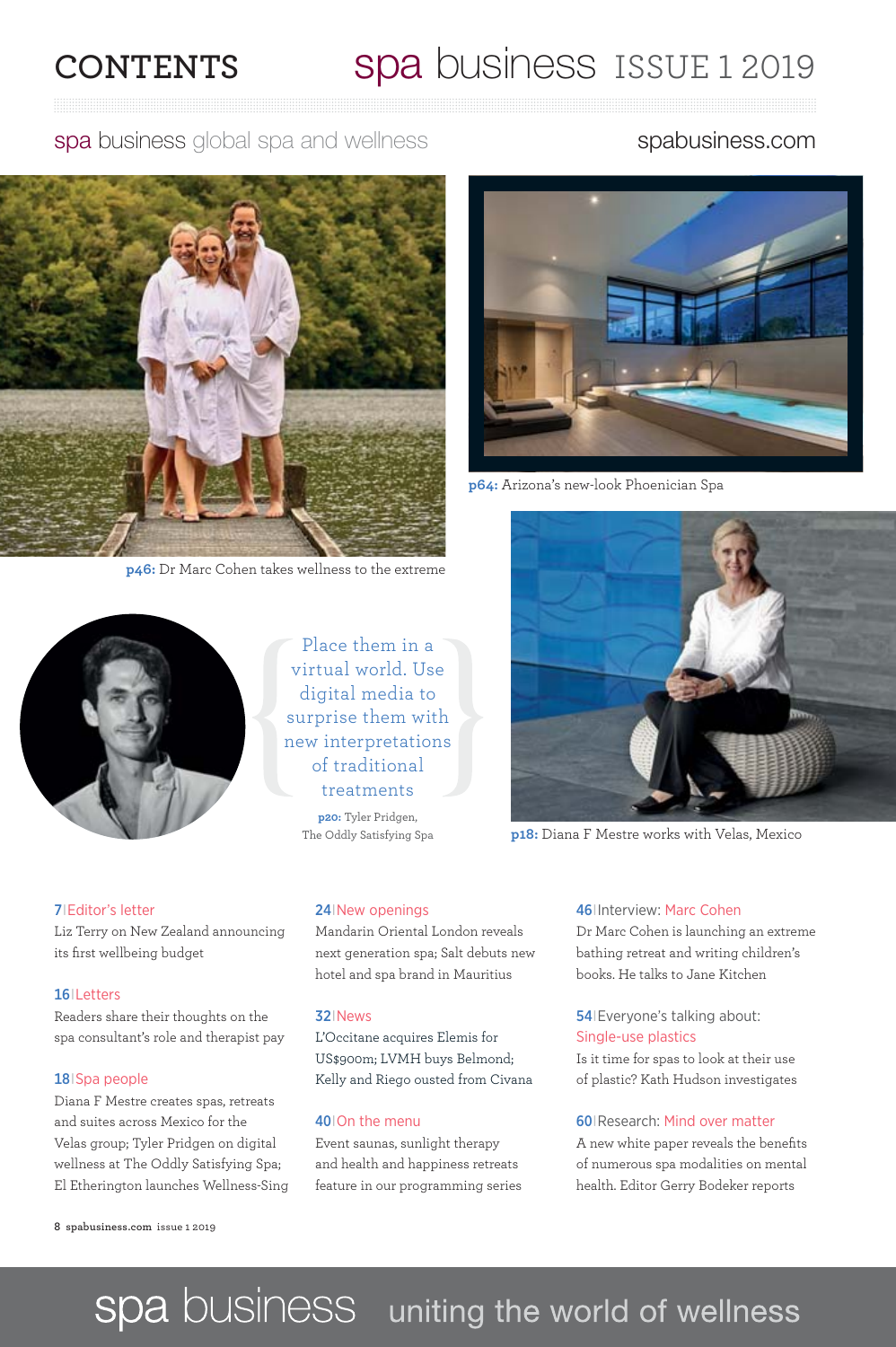# spa people

 $\Gamma$ 

We have a strong sense of place and a deep desire to let the world know about Mexico's indigenous healing traditions, treatments and healing arts

**Diana F Mestre** spa and wellness consultant

 $\fbox{ \emph{1}} \centering \begin{tabular}{c} \hline \textbf{1}} \\ \hline \textbf{2} \\ \textbf{2} \\ \textbf{2} \\ \textbf{2} \\ \textbf{2} \\ \textbf{2} \\ \textbf{2} \\ \textbf{2} \\ \textbf{2} \\ \textbf{2} \\ \textbf{2} \\ \textbf{2} \\ \textbf{2} \\ \textbf{2} \\ \textbf{2} \\ \textbf{2} \\ \textbf{2} \\ \textbf{2} \\ \textbf{2} \\ \textbf{2} \\ \textbf{2} \\ \textbf{2} \\ \textbf{2} \\ \textbf{2} \\ \textbf{2} \\ \textbf{2} \\ \textbf{2}$ been working with Mexican hotel group Velas since 2003, Velas spa at the Riviera Nayarit in Puerta Vallarta, bringing a full hydrotherapy water experience to the resort. She's created a total of four spas for the family-owned Velas – with the largest at the Grand Velas Riviera Maya in Cancun weighing in at a fantastic 89,305sq ft (8,297sq m) and 42 treatment rooms – which bring

together regional healing traditions with a full sensory experience and Mestre's signature water ceremony.

#### Wellnessing retreats

But over the past three years, she's taken things a step further, creating a series of Wellnessing retreats, and also helping the hotels to create their first wellness suites. Mestre says both the retreats and the suites help position Velas as a brand that cares about guests' wellbeing. She gives credit for her ideas to her grandfather,



Mestre has created four spas for the Velas hotel group, as well as new wellness suites and retreats

a naturalist from Spain. "He indoctrinated me from when I was very little on the path of exercise, nutrition, fresh air and being in touch with nature," she says.

The retreats bring all of these aspects together through a mix of different experts and experiences over three days – from fitness classes to nutrition workshops, energy purification rituals, beachside meditation instruction and sound healing.

#### Indigenous healing

It's this mix – and in particular, the exposure to indigenous healing traditions native to the area – that really sets the programming apart. "We have a strong sense of place and a deep desire to let the world know about Mexico's indigenous healing traditions, treatments and healing arts," says Mestre.

On a recent Wellnessing Retreat in Los Cabos, the weekend began with a sunrise ceremony by shaman Tonatiuh Garcia Mendez. Attendees, dressed in white, began by facing all six directions in turn – north, south, east, west, to the earth and to the sky – before a sage smoke cleansing ceremony. Another session saw guests painted with traditional patterns in day-glo paint for Glow Yoga – done under black lights to add a surreal visual aspect to the class. Later still, a session combined sound

spa business uniting the world of wellness